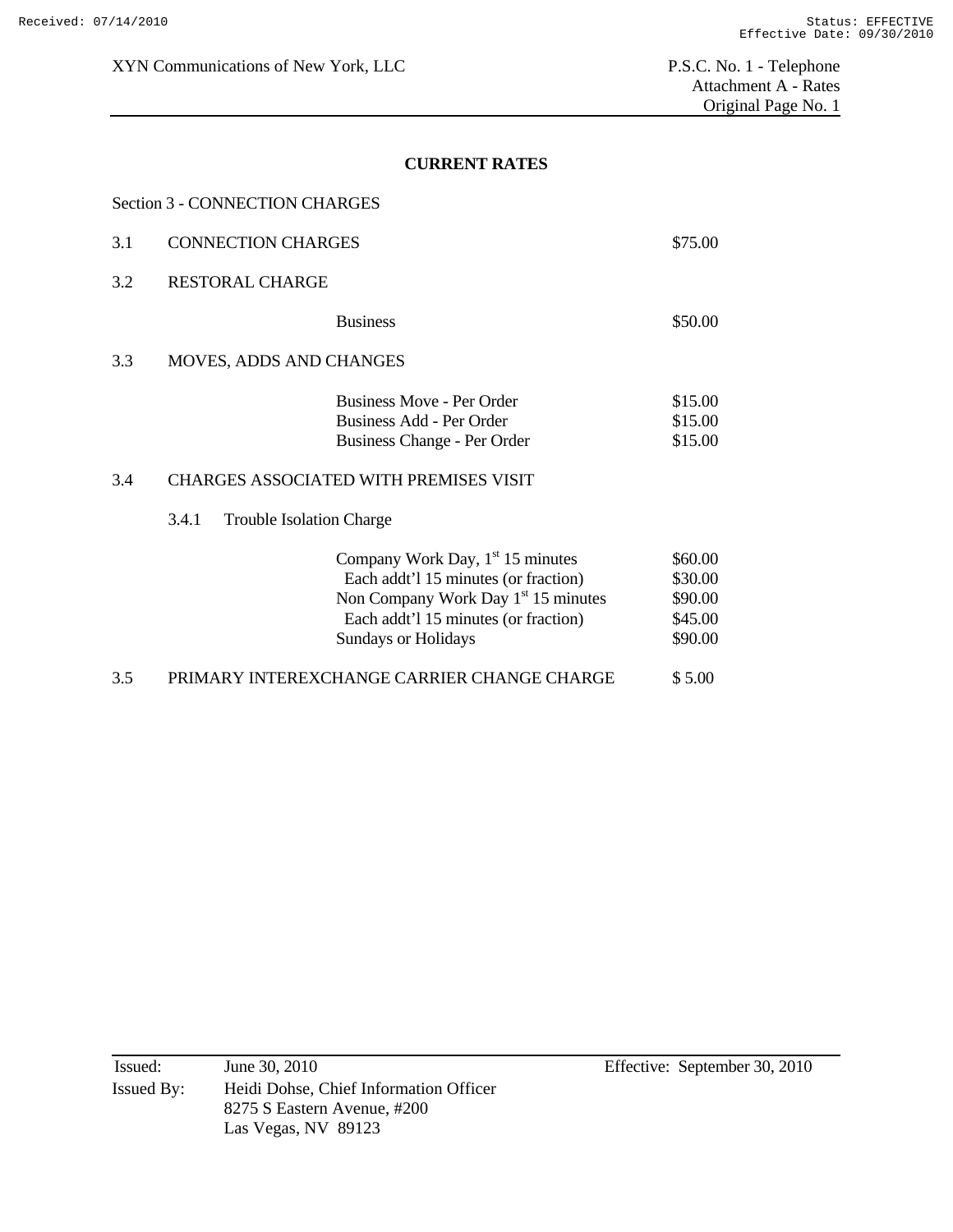XYN Communications of New York, LLC P.S.C. No. 1 - Telephone

 Attachment A - Rates Original Page No. 2

### **CURRENT RATES**

Section 4 - INTRALATA MESSAGE TOLL SERVICE

#### 4.2 CALL CHARGES

4.2.1 Switched Toll Service

Per minute \$ .025

Issued: June 30, 2010 Effective: September 30, 2010 Issued By: Heidi Dohse, Chief Information Officer 8275 S Eastern Avenue, #200 Las Vegas, NV 89123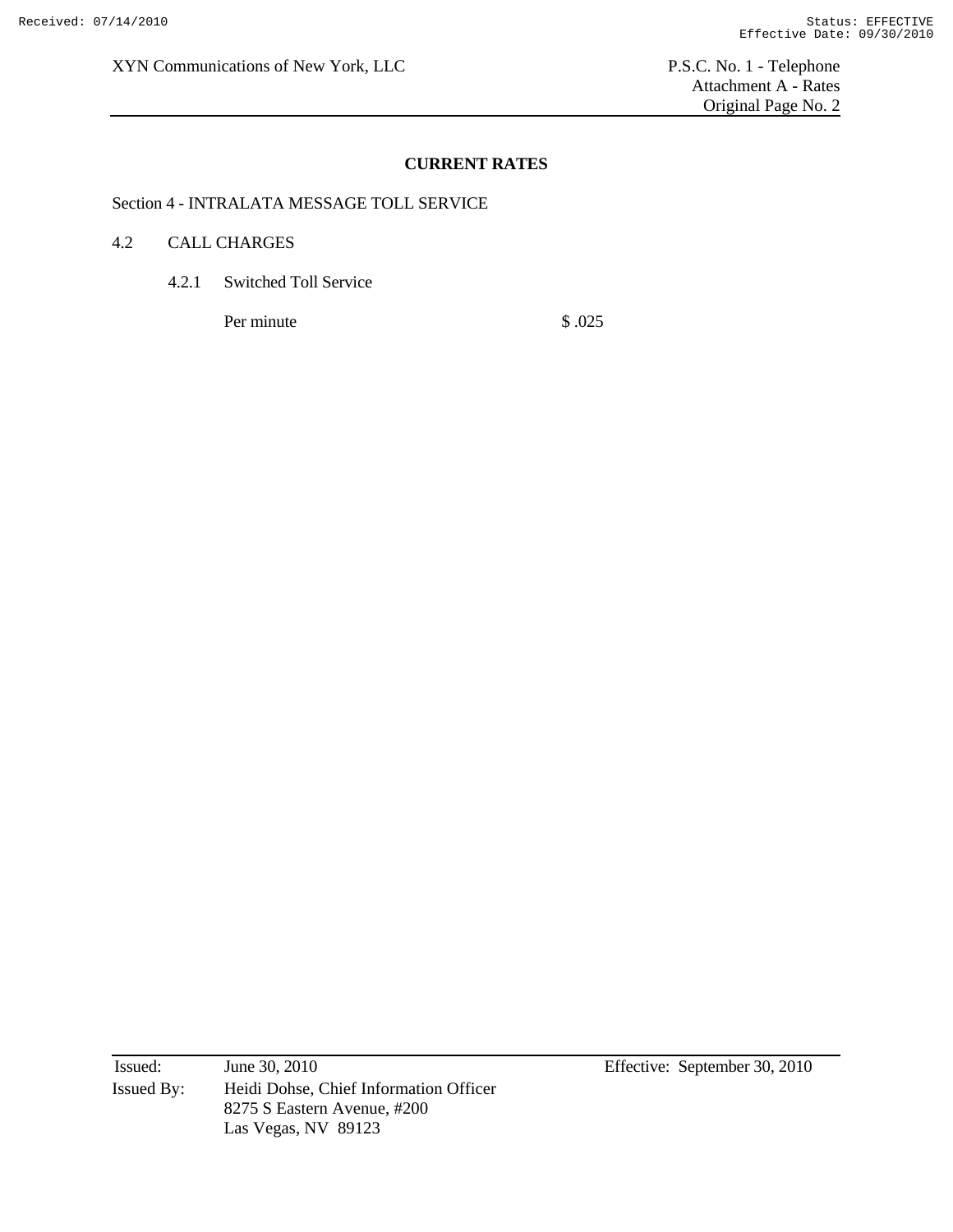### **CURRENT RATES**

#### Section 5 - SUPPLEMENTAL SERVICES

#### 5.1 CUSTOM CALLING SERVICE

|  | <b>Monthly Rates</b>                                                    |                            |
|--|-------------------------------------------------------------------------|----------------------------|
|  | All Custom Call Features, per feature*                                  | \$2.50                     |
|  | Package of 3 features<br>Package of 6 features<br>Package of 9 features | \$3.00<br>\$5.00<br>\$8.00 |
|  | <b>Connection Charges</b>                                               | \$15.00                    |

For features added or changed after the initial order. Only one connection charge applies per order.

### 5.2 CLASS SERVICES

.1 Monthly Rates

| All CLASS Features, per feature* | \$5.00  |
|----------------------------------|---------|
| Package of 3 features            | \$6.00  |
| Package of 6 features            | \$8.00  |
| Package of 9 features            | \$10.00 |
| <b>Connection Charges</b>        | \$15.00 |

For features added or changed after the initial order. Only one connection charge applies per order.

#### 5.4 DIRECTORY ASSISTANCE SERVICE

Per query \$1.50

### 5.6 LOCAL OPERATOR SERVICE

Local Operator Assistance, per call: \$1.65

### **CURRENT RATES**

| Issued:    | June 30, 2010                          |
|------------|----------------------------------------|
| Issued By: | Heidi Dohse, Chief Information Officer |
|            | 8275 S Eastern Avenue, #200            |
|            | Las Vegas, NV 89123                    |

Effective: September 30, 2010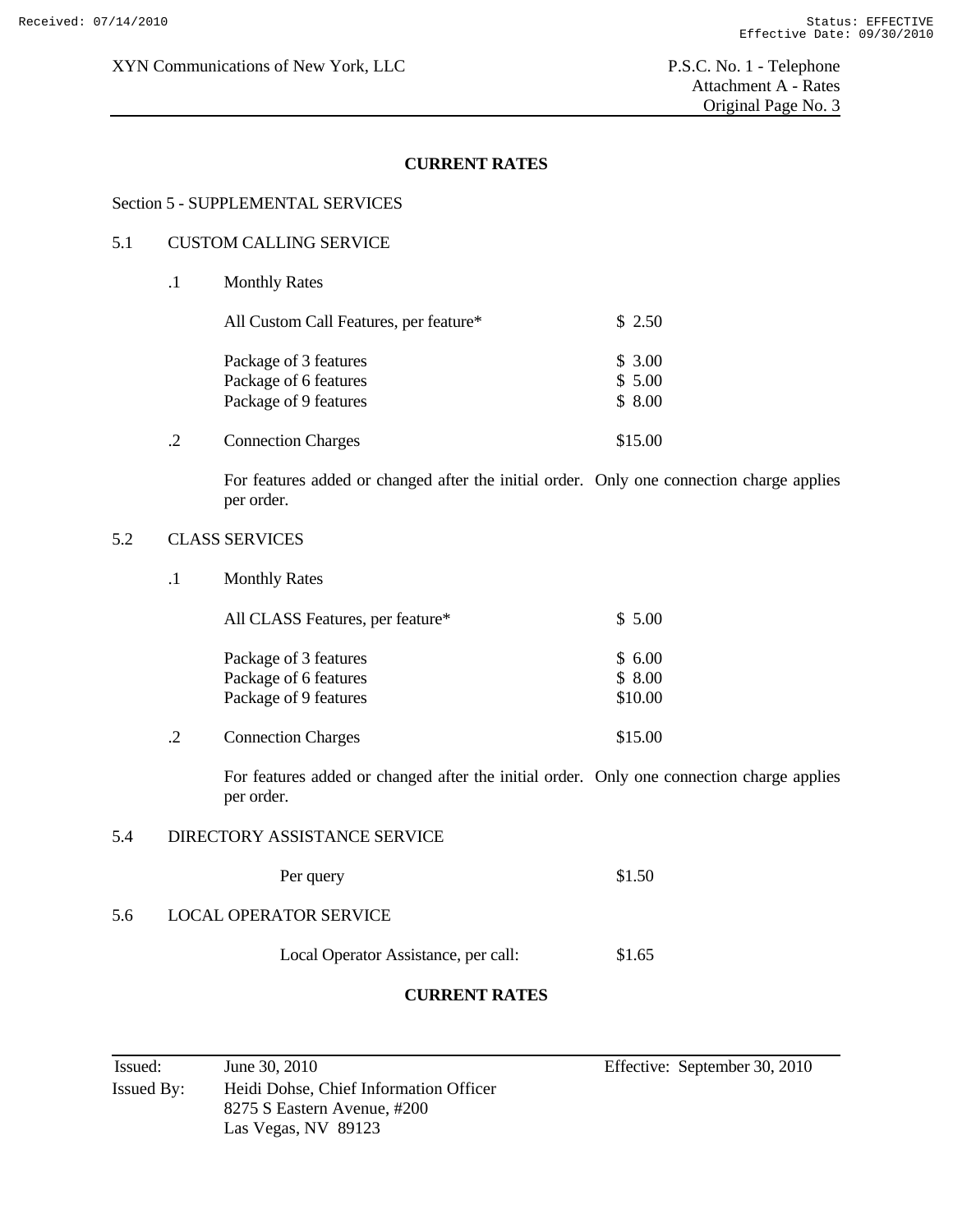# Section 5 - SUPPLEMENTAL SERVICES (Cont'd)

| 5.7 | <b>BLOCKING SERVICE</b>                                    |                        |
|-----|------------------------------------------------------------|------------------------|
|     | 900, 976, 700 and 600 Blocking                             | Nonrecurring Charge    |
|     | - Business, initial order<br>- Subsequent order            | N/C<br>\$5.00          |
|     | Third Number Billed and<br><b>Collect Call Restriction</b> | <b>Monthly Charges</b> |
|     | - Business                                                 | \$2.50                 |
|     | <b>Toll Restriction</b>                                    |                        |
|     | - Business                                                 | \$2.50                 |

| Issued:    | June 30, 2010                          |
|------------|----------------------------------------|
| Issued By: | Heidi Dohse, Chief Information Officer |
|            | 8275 S Eastern Avenue, #200            |
|            | Las Vegas, NV 89123                    |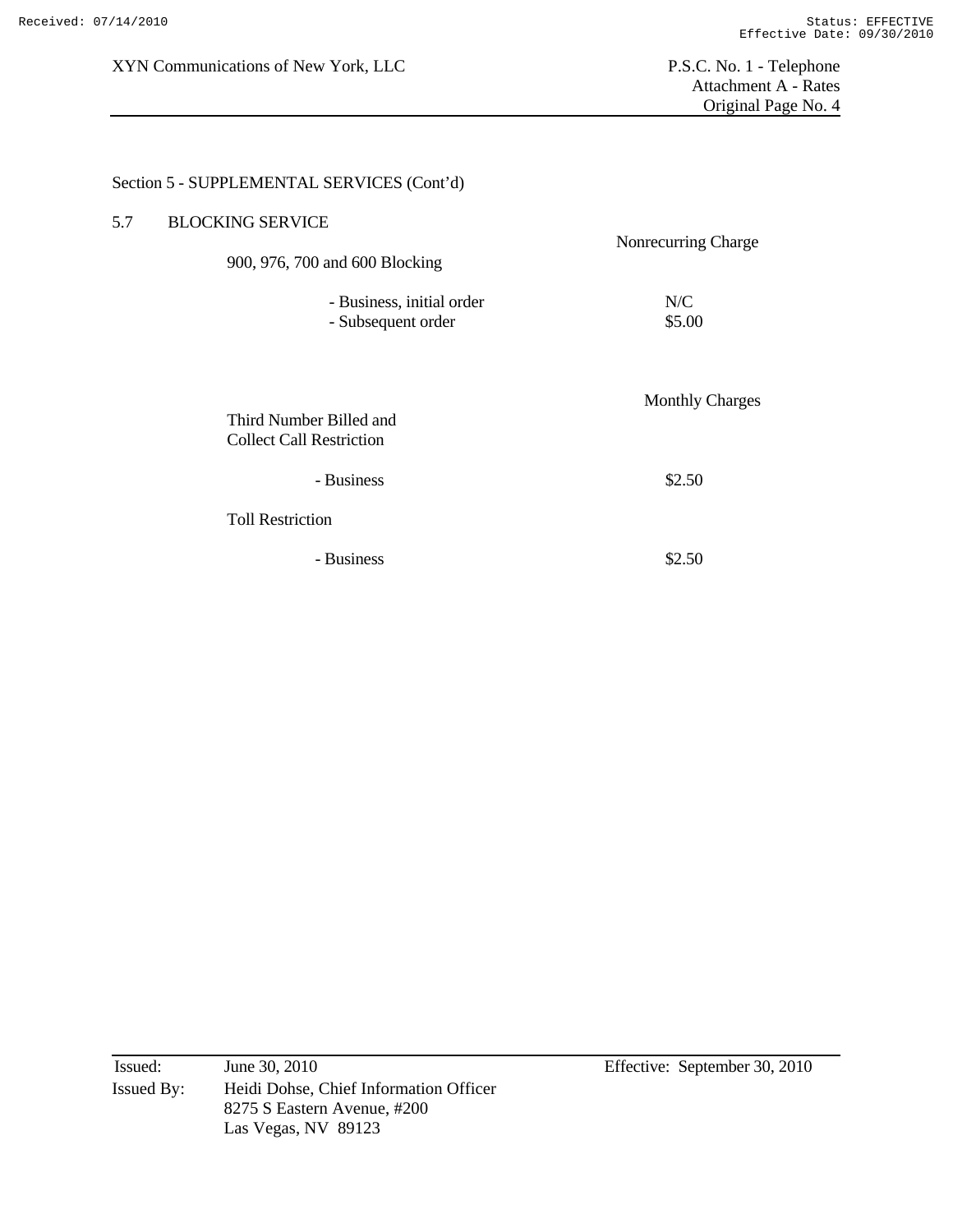Attachment A - Rates Original Page No. 5

#### **CURRENT RATES**

#### Section 6 - BUSINESS NETWORK SWITCHED SERVICES

| 6.1.1 | <b>Basic Business Line Service</b>                                                                                                                                                                                                    |                                                                                                  |
|-------|---------------------------------------------------------------------------------------------------------------------------------------------------------------------------------------------------------------------------------------|--------------------------------------------------------------------------------------------------|
|       | <b>Flat Rate Basic Business Line Service</b><br>$\cdot$ 1                                                                                                                                                                             |                                                                                                  |
|       | Nonrecurring Connection Charge:                                                                                                                                                                                                       | \$75.00                                                                                          |
|       | <b>Monthly Recurring Charges:</b><br>- Each Service Line                                                                                                                                                                              | \$50.00                                                                                          |
|       | <b>Custom Calling Features</b><br>(per line, per month)                                                                                                                                                                               |                                                                                                  |
|       | Nonrecurring Charge, per Order                                                                                                                                                                                                        | \$15.00                                                                                          |
|       | - Call Forwarding<br>- Call Return<br>- Call Screen<br>- Call Trace<br>- Call Waiting/Cancel Call Waiting<br>- Priority Ringing<br>- Remote Call Forwarding<br>- Repeat Dialing<br>- Speed Calling<br>8 Number List<br>30 Number List | \$2.50<br>\$2.50<br>\$2.50<br>\$2.50<br>\$2.50<br>\$2.50<br>\$2.50<br>\$2.50<br>\$2.00<br>\$3.00 |
|       | <b>CLASS Features</b><br>(per line, per month)                                                                                                                                                                                        |                                                                                                  |
|       | - Caller ID                                                                                                                                                                                                                           | \$5.00                                                                                           |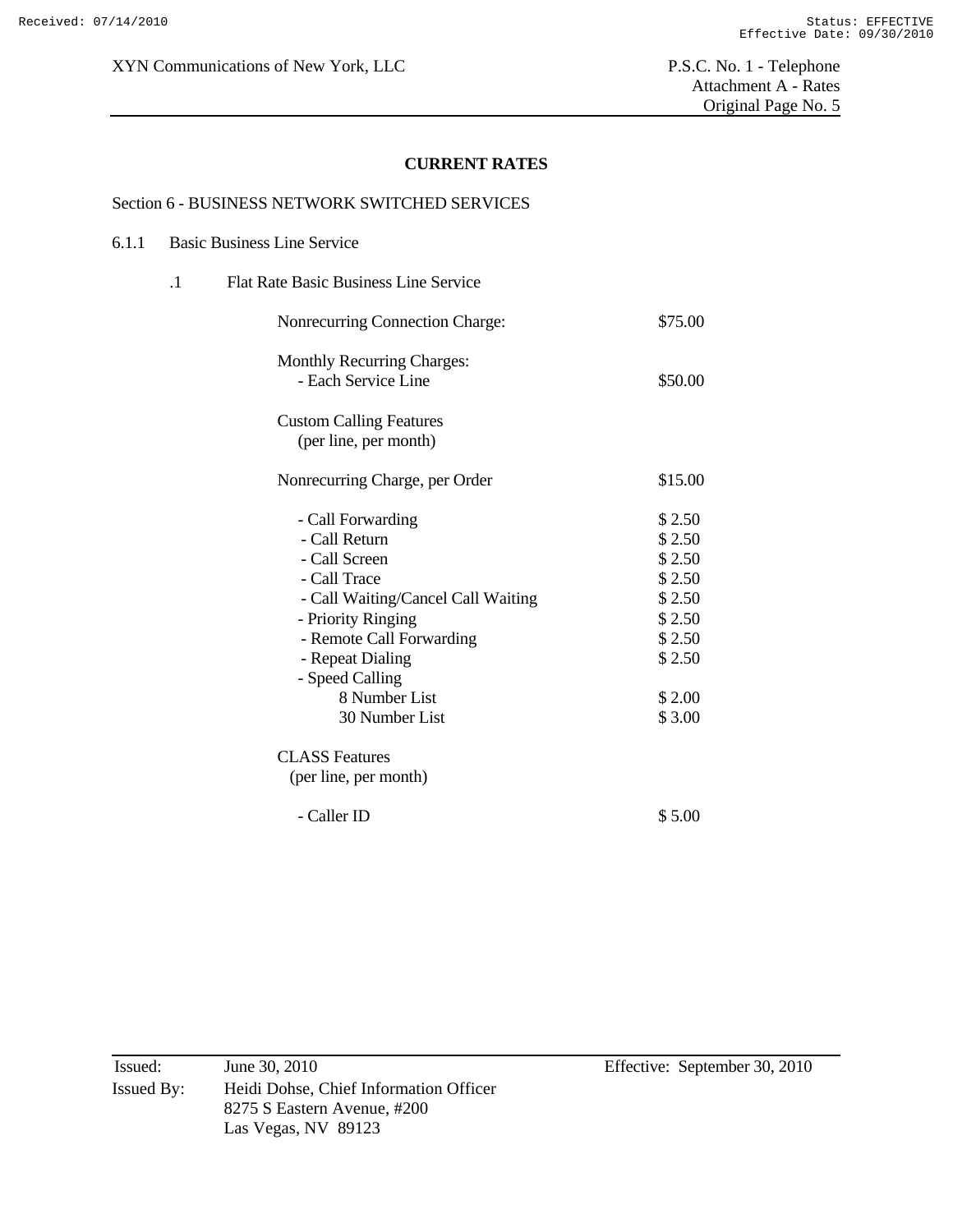Attachment A - Rates Original Page No. 6

### **CURRENT RATES**

## Section 6 - BUSINESS NETWORK SWITCHED SERVICES (Cont'd)

#### 6.2.3 PBX Trunk Service

| $\cdot$ .2<br>Flat Rate Analog PBX Trunks |                                                                                                 |                             |
|-------------------------------------------|-------------------------------------------------------------------------------------------------|-----------------------------|
|                                           | Nonrecurring Connection Charge:                                                                 | \$75.00                     |
|                                           | <b>Monthly Recurring Charges:</b>                                                               | \$55.00                     |
|                                           | <b>Terminal Numbers:</b>                                                                        |                             |
|                                           | 1-10 lines in terminal group<br>11-20 lines in terminal group<br>$21 +$ lines in terminal group | \$5.00<br>\$8.00<br>\$10.00 |
| .3                                        | Message Rate Analog PBX Trunks                                                                  |                             |
|                                           | Nonrecurring Connection Charge:                                                                 | \$75.00                     |
|                                           | <b>Monthly Recurring Charges:</b>                                                               |                             |
|                                           | - Each Trunk                                                                                    | \$35.00                     |
|                                           | <b>Terminal Numbers:</b>                                                                        |                             |
|                                           | 1-10 lines in terminal group<br>11-20 lines in terminal group<br>$21 +$ lines in terminal group | \$5.00<br>\$8.00<br>\$10.00 |
|                                           | Message Usage Charges                                                                           |                             |
|                                           | - Per Message Charge                                                                            | \$0.05                      |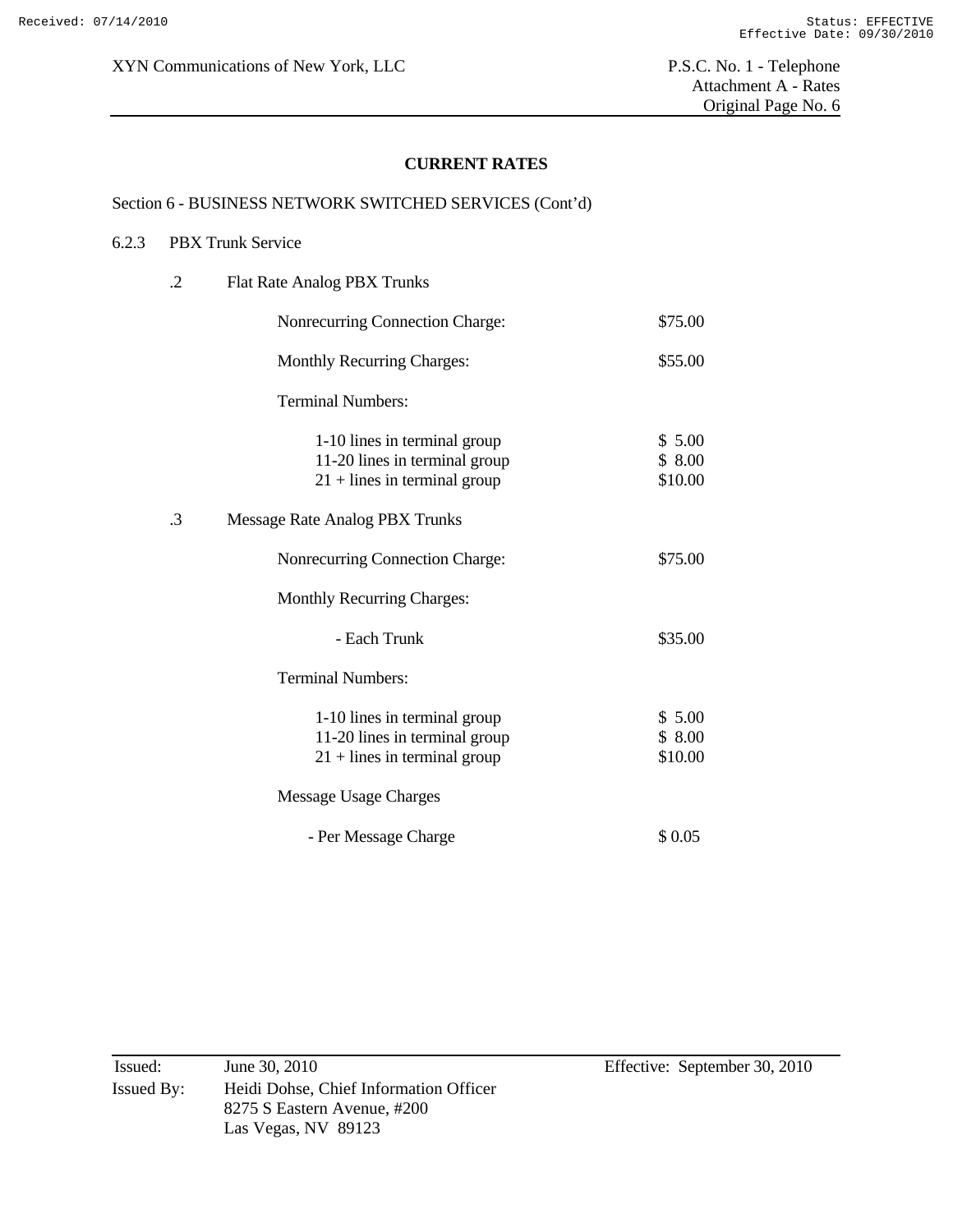Attachment A - Rates Original Page No. 7

### **CURRENT RATES**

## Section 6 - BUSINESS NETWORK SWITCHED SERVICES (Cont'd)

#### 6.2.4 PBX Trunk Service (Cont'd)

## .4 DID Trunks

| Nonrecurring Connection Charge                      | \$ 75.00 |
|-----------------------------------------------------|----------|
| <b>Monthly Recurring Charges</b><br>- Each Trunk    | \$55.00  |
| <b>DID Station Numbers</b>                          |          |
| Nonrecurring                                        |          |
| - First Block of 200                                | \$400.00 |
| - Each Additional Block of 100                      | \$100.00 |
| Recurring                                           |          |
| - First Block of 200                                | \$50.00  |
| - Each Additional Block of 100                      | \$30.00  |
| - Circuit Termination, Per Trunk<br>(in same group) | \$8.00   |